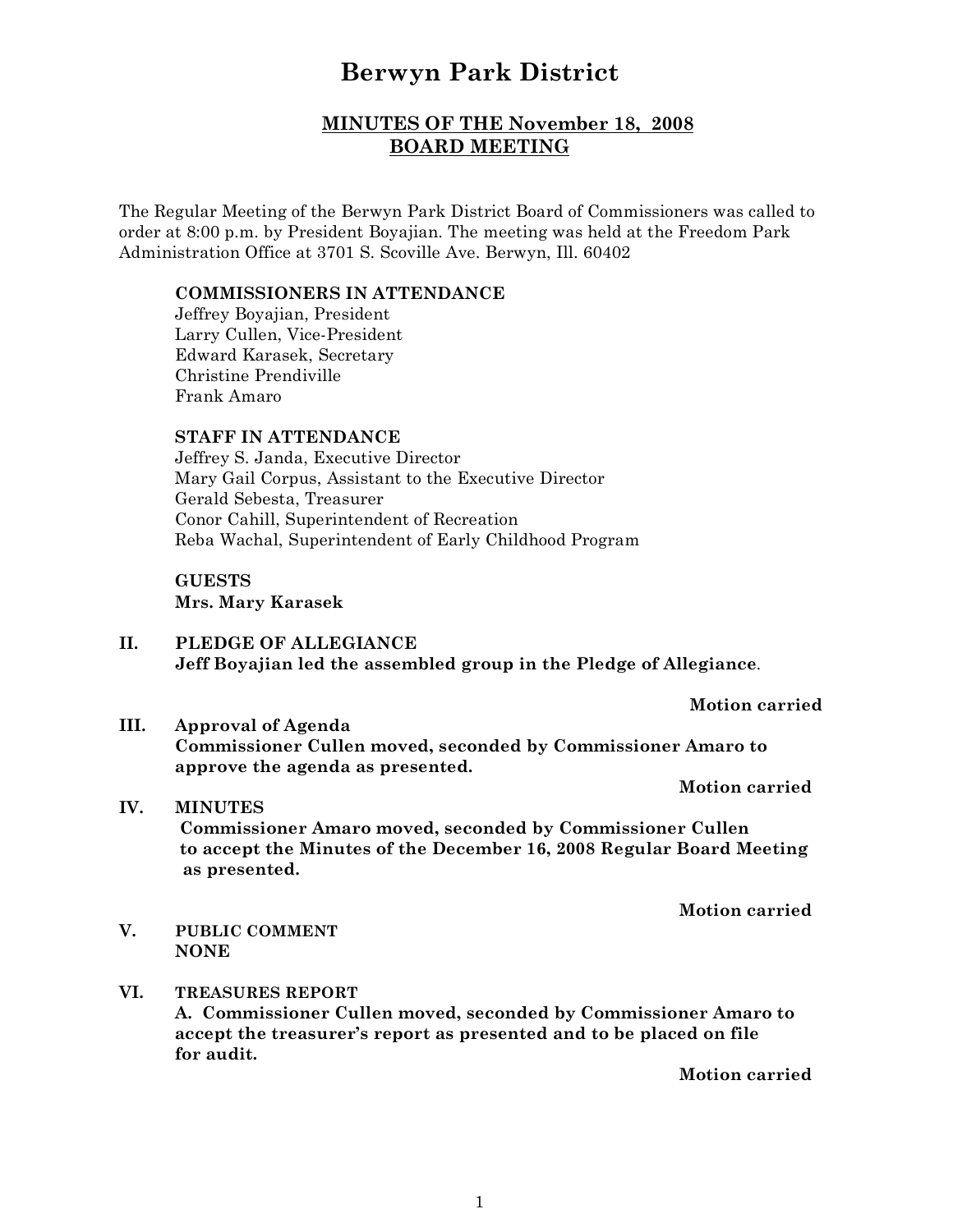**B. Commissioner Cullen moved, seconded by Commissioner Amaro to accept and approve the monthly payroll and payables totaling to the amount of \$196,393.34.**

> **ROLL CALL: Karasek, Yea Boyajian, Yea Amaro, Yea Cullen, Yea Prendiville, Yea**

**Motion carried**

#### **VII. EXECUTIVE DIRECTOR'S REPORT Accept as informational.**

**Motion carried**

**VIII. W.S.S.R.A Commissioner Cullen moved, seconded by Commissioner Prendiville to accept as informational.**

**Motion carried**

## **IX. CORRESPONDENCE The correspondence folder was reviewed by the Board Members.**

## **X. STANDING COMMITTEE REPORTS**

 **BUILDINGS & GROUNDS Accept as informational.**

**FINANCE**

**A. Commissioner Cullen moved, seconded by Commissioner Amaro to waive the reading of Ordinance O-08-02.**

**Motion carried**

**B. Commissioner Cullen moved, seconded by Commissioner Amaro to adopt Ordinance O-08-02, an ordinance levying taxes for The Berwyn Park District for fiscal year beginning January 1,2008,and ending December 31,2008.**

> **ROLL CALL: Karasek, Yea Prendiville, Yea Amaro, Yea Cullen,Yea Boyajian, Yea**

> > **Motion carried**

**C. Commissioner Cullen moved, seconded by Commissioner Amaro to waive reading of Resolution R-08-05, a resolution for compliance with Property Tax Extension Limitation Act.**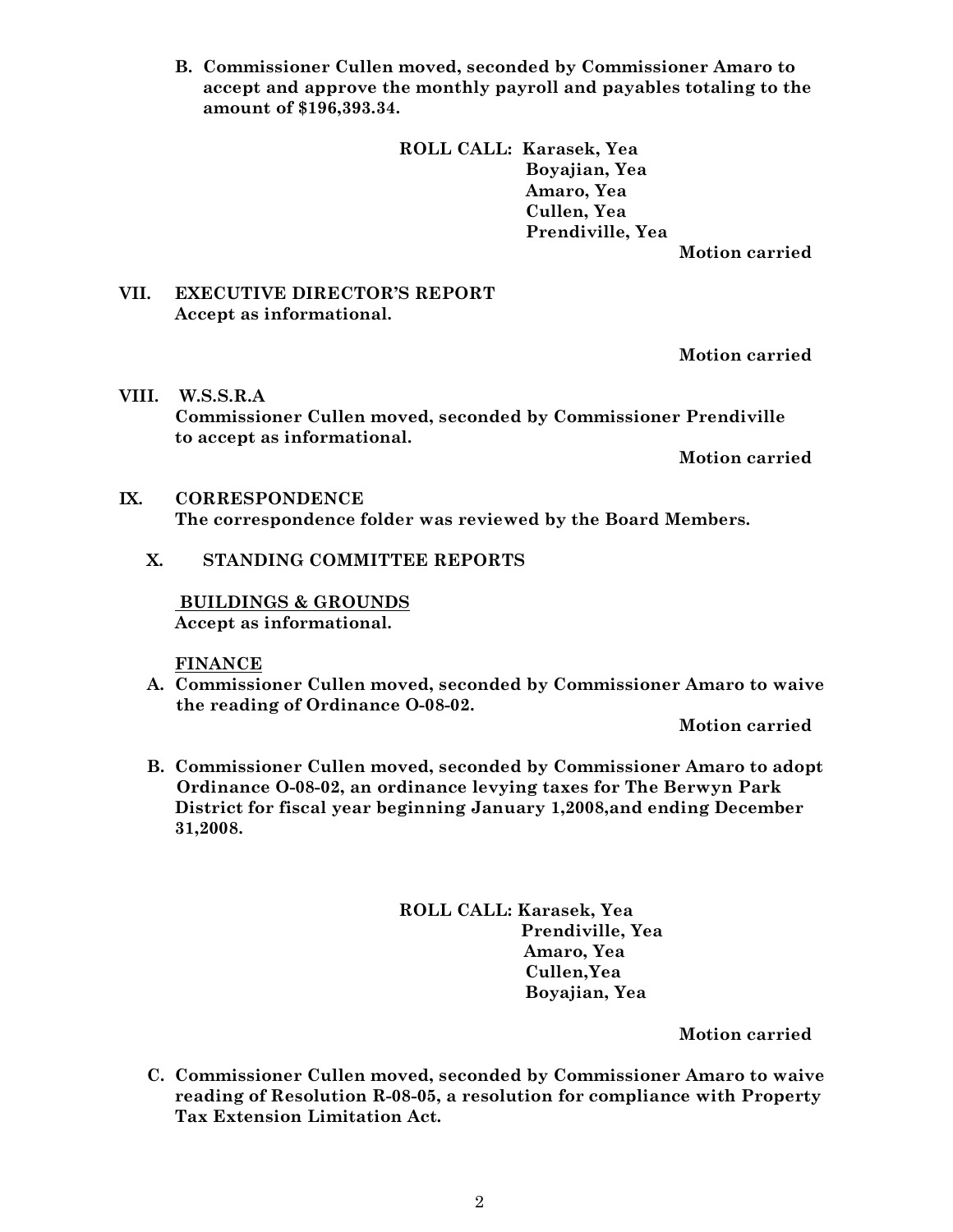**D. Commissioner Cullen moved, seconded by Commissioner Amaro to adopt Resolution R-08-05, PTEL Resolution. A resolution for compliance with Property Tax Extension Limitation Act, 35 ILCS/245/1-1et seq.**

**PERSONNEL & POLICY NO MEETING**

### **RECREATION NO MEETING**

### **XI. UNFINISHED BUSINESS NONE**

- **XI. NEW BUSINESS**
	- **A. Commissioner Prendiville moved, seconded by Commissioner Amaro to appoint Commissioner Karasek to be the delegate for the annual IAPD business meeting, and Jeff Janda Executive Director as the 1st. alternate.**

**ROLL CALL: Prendiville, Yea Cullen, Yea Karasek, Yea Boyajian, Yea Amaro, Yea.**

**Motion carried**

**B. Commissioner Cullen moved, seconded by Commissioner Amaro to appoint Jeff Janda Executive Director as the WSSRA representative for 2009, Commissioner Prendiville as the alternate.**

> **ROL CALL: Prendiville, Yea Cullen, Yea Karasek, Yea Boyajian, Yea Amaro, Yea.**

> > **Motion carri**

**XIII Closed Session NONE**

> **Buildings & Grounds---Monday December 8, 2008 at 4:30pm to be held at Freedom Park Administration Office 3701 S. Scoville**

**Personnel & Policy----Dec.8th. immediately following**

**Finance—Dec. 8th. immediately following**

 **.**